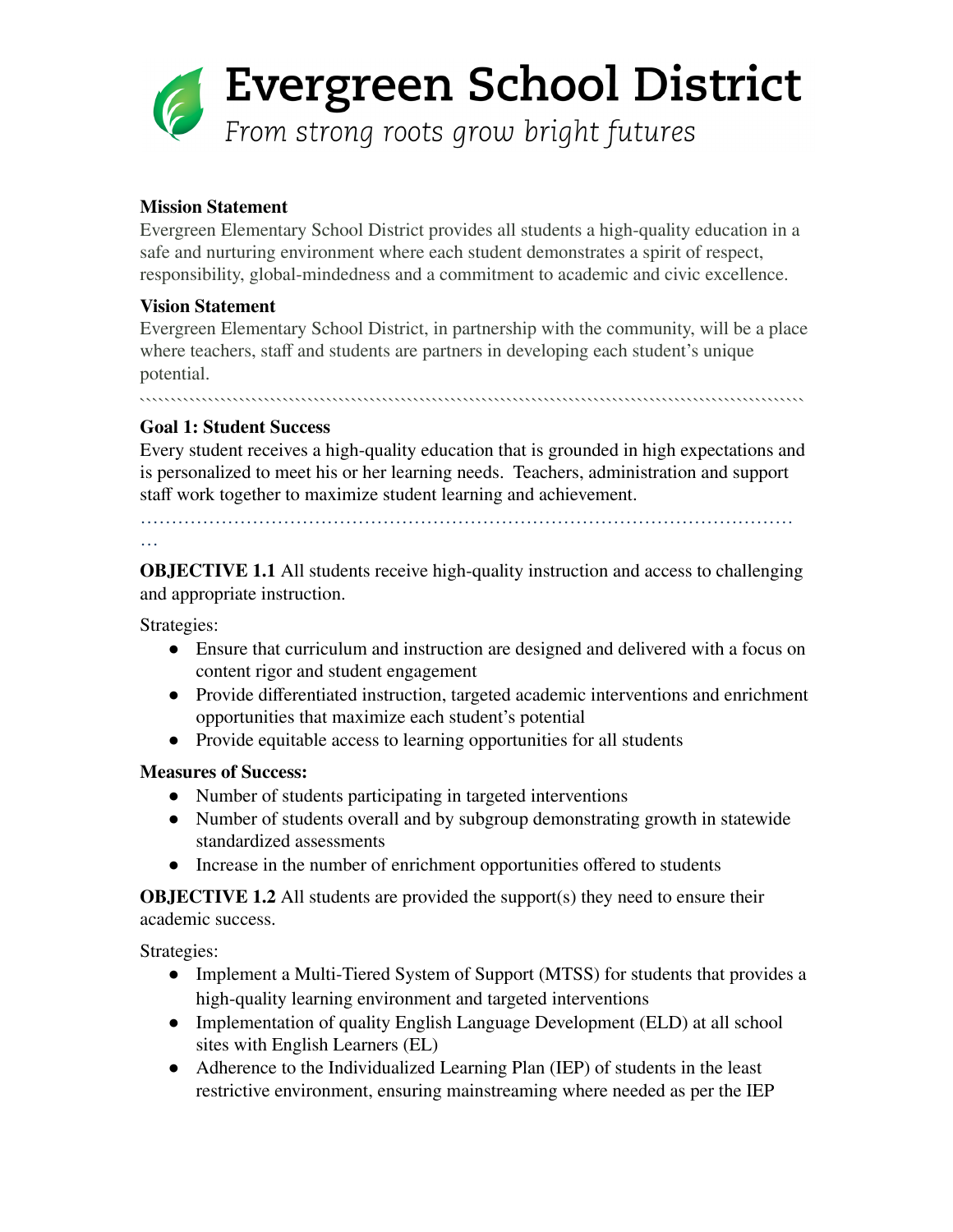

#### **Measures of Success:**

- Number of students completing cycles of interventions
- Number of students making progress as measured by intervention group assessments
- Number of students overall and by subgroup demonstrating growth in statewide standardized assessments
- Number of English Learners making progress on the ELPAC
- Number of students mainstreamed as per their IEP

**OBJECTIVE 1.3** Develop the skills of employees. All teachers and instructional support staff will receive high-quality professional development so that they may be able to provide high-quality instruction and access to students.

# **Strategies:**

…

- Provide high-quality professional development for teachers and instructional support staff
- Provide professional development opportunities for paraprofessionals, serving both special education and general education
- Provide ongoing Response to Intervention (RTI) professional development to teachers and support staff

# **Measures of Success:**

- Number of professional development opportunities for general and special education teachers
- Number of professional development for instructional assistants and support staff
- Survey results for staff participating in professional development

# **Goal 2:** Culture, Climate and Safety

PROVIDE FOR A SAFE, RESPECTFUL, AND WELCOMING SCHOOL

ENVIRONMENT: Staff and students thrive in positive learning and work environments where they feel safe, supported, and celebrated. The safety of our students and staff are a top priority and we will ensure that we have a comprehensive safety plan in place at each school site and district facility.

……………………………………………………………………………………………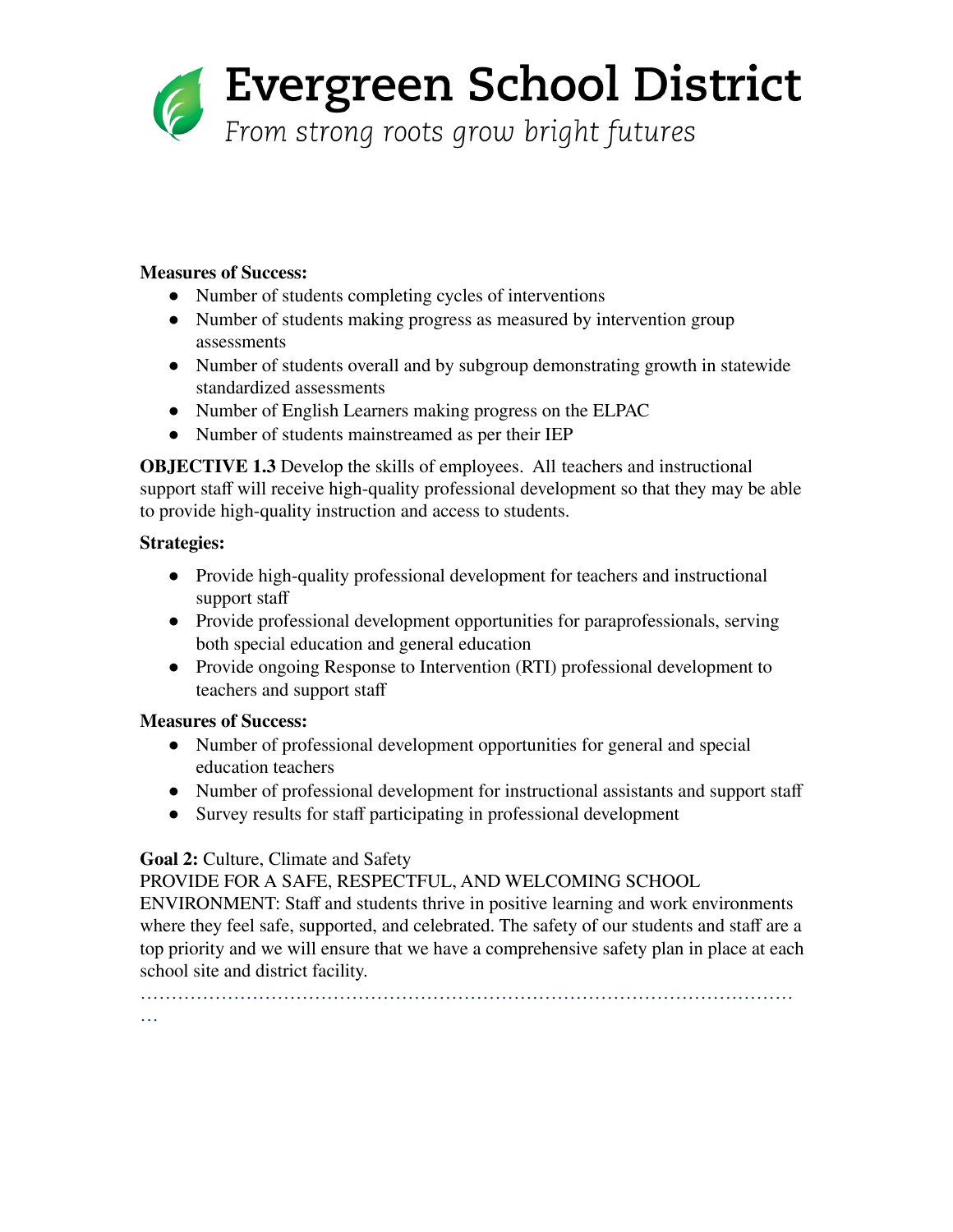

**OBJECTIVE 2.1** All students are provided with the support they need to make good behavior choices.

# **Strategies:**

- Implement and support a multi-tiered System of Support for students struggling with behavior by systematically delivering interventions based on demonstrated levels of need
- Implement Positive Behavior Interventions and Supports (PBIS) and offer a range of intervention supports
- Provide staff with training and support to build positive learning and work environments for meeting the needs of all students
- Administer all discipline systems in a fair and consistent manner

# **Measures of Success:**

- School PBIS Plans
- Staff survey data from training on positive behavior support systems
- Reduction of office referrals and suspension
- Results from student and parent climate survey
- Results from the Healthy Child Survey

**OBJECTIVE 2.2** Develop a comprehensive emergency management plan for each school and district department to ensure the safety of students and staff.

#### **Strategie**s

- Review and update the Comprehensive School Safety & Emergency Operation Plan for each school and district building
- Conduct safety and security inspections at each school site and facility to identify concerns
- Provide training to each designated emergency team employee
- Provide parent education workshops

#### **Measures of Success:**

- Comprehensive School Safety & Emergency Operation Plan for each school and district facility
- Record of safety and security inspections
- Record of training, including active shooter response training
- Record of parent education workshops

#### **Goal 3:** High-Quality Workforce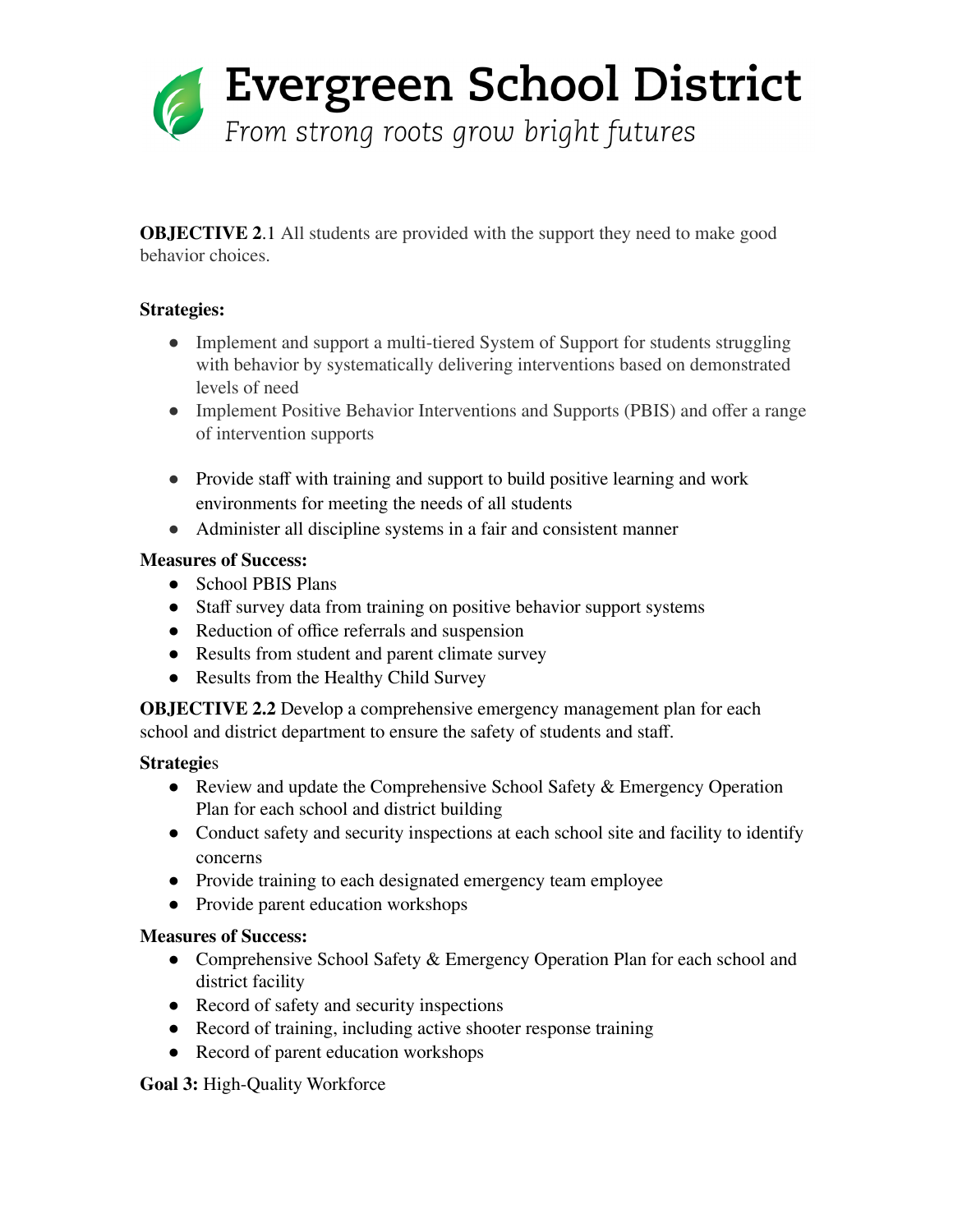# Evergreen School District From strong roots grow bright futures

Employees are at the heart of our student's success, and we will attract, support, and retain a high-quality workforce.

……………………………………………………………………………………………

#### …

**OBJECTIVE 3.1** Recruit, hire and retain well-trained, professional employees and provide resources and professional development to ensure instructional excellence.

#### **Strategies:**

- Develop and execute a plan for attracting, supporting, and retaining the best employees. Expand the scope of recruitment efforts in terms of geographic area, diversity, and techniques to advertise vacancies in a timely fashion
- Identify potential vacancies by January of each year and begin direct recruitment activities for projected vacancies
- Strengthen partnerships with local teaching, training, and employment programs.
- Revise and implement job descriptions to clarify and align expectations for internal accountability
- Provide a comprehensive, coordinated District-wide professional development program aligned to strategic priorities
- Ensure our working conditions are desirable, including competitive salaries and benefits
- Continue to provide employees with appropriate feedback, tools and resources to best perform their duties
- Improve communication and collaboration within and between Human Resources and other departments and sites to better meet the District's vision, mission, values, and strategic goals

#### **Measures of Success:**

…

- Revised job descriptions with clear expectations
- The hiring of full credentialed teachers, both for general education and special education
- Hiring and retention of teachers and support staff who provide instruction and support to Special Needs students
- Hiring and retention of high quality, credential dual language teachers
- Offer of competitive salaries, health insurance, and other benefits costs

# **Goal 4:** Attract and Retain Students

PROVIDE ACCESS TO MULTIPLE LEARNING PROGRAMS AND

OPPORTUNITIES TO STUDENTS: We will expand learning opportunities and educational programs for all students, ensuring that ESD not only provides a quality education but also offers engaging programs students can participate and engage in.

……………………………………………………………………………………………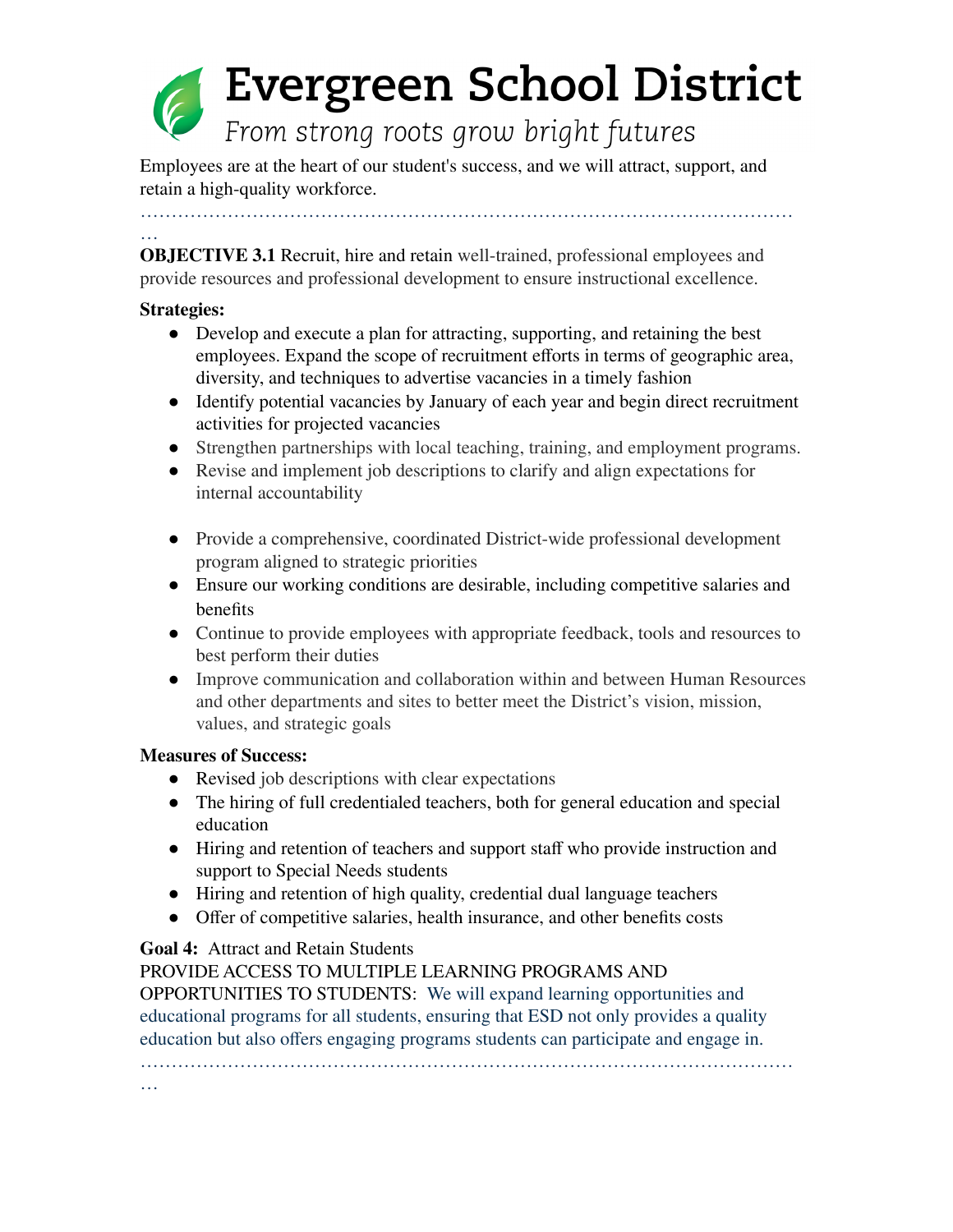

**OBJECTIVE 4.1** Develop, promote, and implement educational programs that families have requested: Dual Language Immersion and International Baccalaureate.

# **Strategies:**

- Establish a committee for each program, bringing stakeholders together to discuss the need, develop a timeline, engage in the research regarding best practices, visit model programs at other districts, and present recommendations to the School Board
- Prepare student classrooms, purchase instructional materials as needed
- Market programs throughout Evergreen and surrounding communities
- Recruit and program teachers for both programs: Dual Language Immersion and International Baccalaureate
- Recruit and enroll students

# **Measures of Success:**

- Establishment of an active committee for each program
- Action plan and the timeline for development and implementation for each program
- Marketing and communication plan and artifacts
- Parent information meeting agendas
- The hiring of high-quality Dual Language Immersion and International Baccalaureate teachers

**OBJECTIVE 4.2** Enhance and support Science Technology Engineering Arts Mathematics (STEAM) education.

#### **Strategies:**

- Work with staff to ensure the building and support of STEAM Classrooms
- Offer professional development support for teachers and support staff in the area of STEAM
- Purchasing of technology and other support materials to engage students in their work
- Student Art lessons are given by ART teachers across the school district

#### **Measures of Success:**

- Completion of STEAM classrooms
- The number of teachers participating in STEAM-related professional development opportunities will show positive trends
- Professional development calendar
- Technology Bond
- Schedule of district-wide Art lessons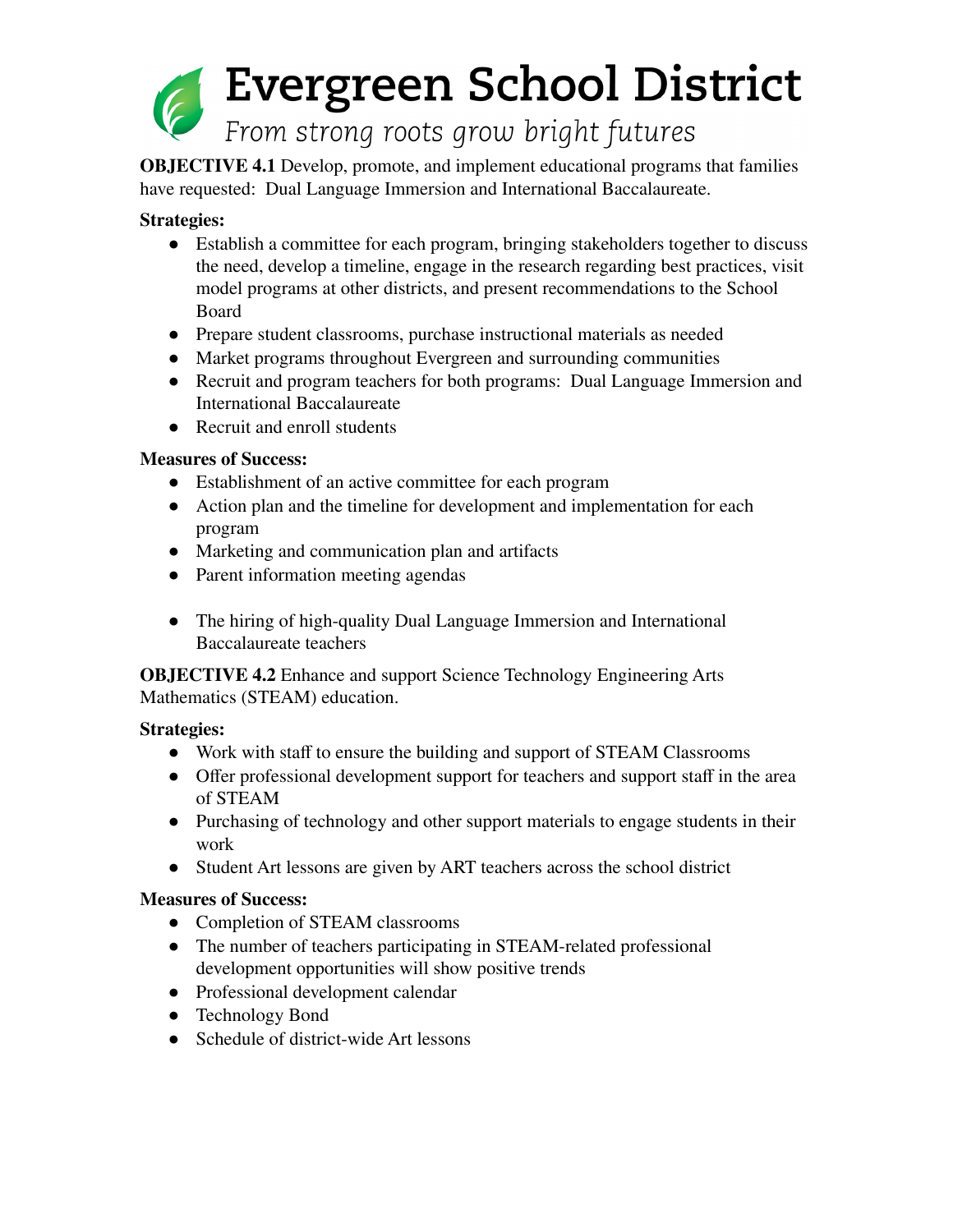

**OBJECTIVE 4.3** Develop a marketing plan that promotes student/school achievement and the many great programs, activities, and events taking place throughout the school district.

### **Strategies:**

- Provide professional development on marketing to staff in charge of communication
- Develop a system of posting news, stories, announcements, and events to the ESD website; Use multiple methods of communication to drive traffic to it on the ESD school website
- Promotion of schools, programs, activities through social media
- Market ESD through local newspapers and media sources

# **Measures of Success:**

- Professional development calendar and staff participation artifacts
- ESD marketing plan
- Newspaper and social media artifacts

# **Goal 5**: Fiscal Sustainability

ENSURE THE LONG TERM ECONOMIC HEALTH OF THE EVERGREEN SCHOOL DISTRICT: We will conduct a fiscal analysis and make fiscal sustainability recommendations to the Board. We will also seek revenue-making opportunities and increase financial resources.

……………………………………………………………………………………………

…

**OBJECTIVE 5.1** We will explore and implement and offer Before and After School preschool program.

# **Strategies:**

- Explore and implement ESD Before and After School preschool program
- Market our ESD Before and After School preschool program
- Hiring of high-quality preschool teachers
- Provide professional development for all staff

# **Measures of Success:**

- Implementation of preschool
- Marketing plan for preschool
- Staff recruitment plan
- Provide professional development for all staff
- Enrollment of students in our preschool program

**OBJECTIVE 5.2** We will explore, implement, and offer childcare for families.

# **Strategies:**